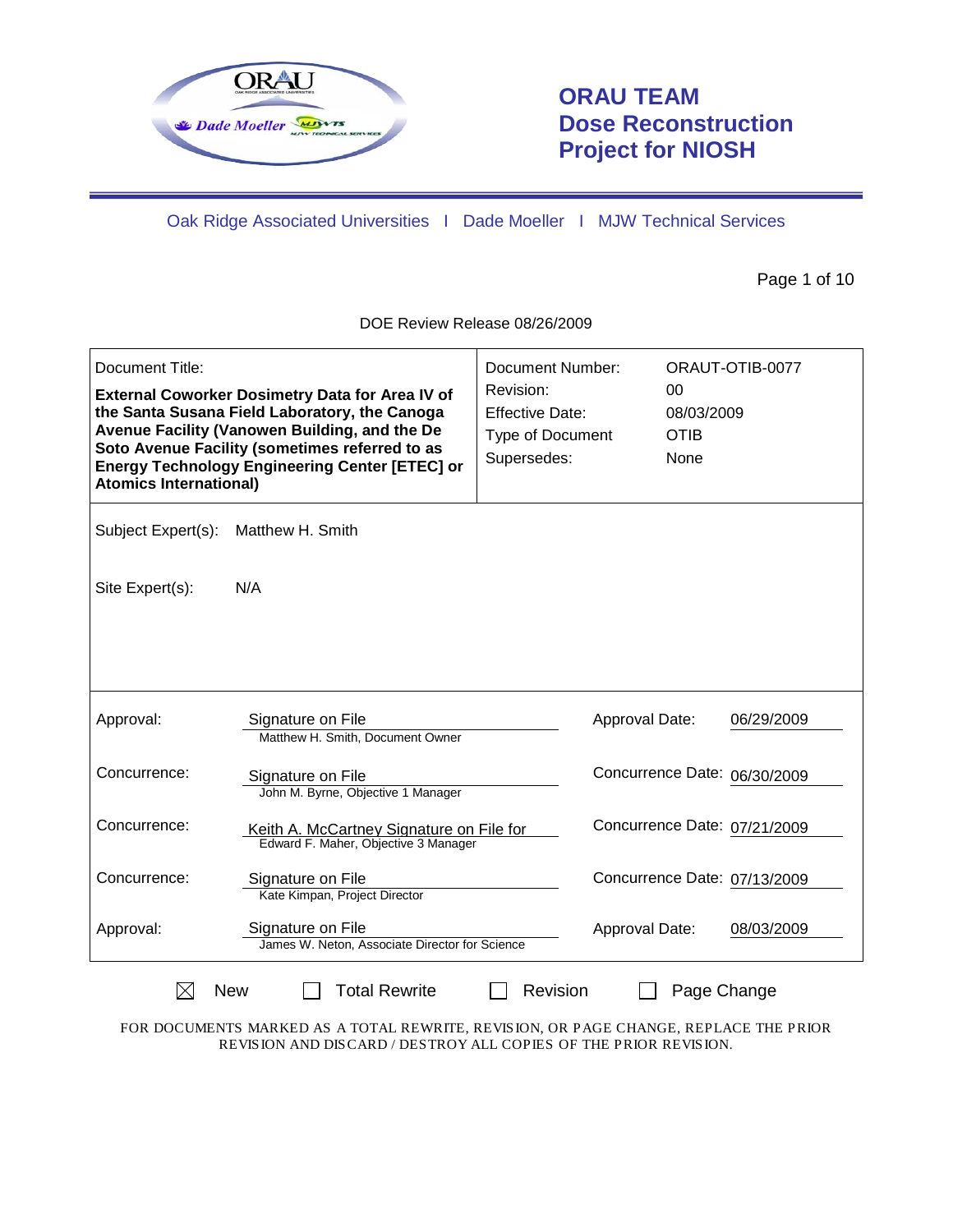| TIB-0077<br>$\sim$ ORAUT-C<br>Document No. | <sub>OC</sub><br>NO.<br>Revision | <b>Effective Date:</b><br>08/03/2009 | Page<br>nt.<br>16 |
|--------------------------------------------|----------------------------------|--------------------------------------|-------------------|

## **PUBLICATION RECORD**

| <b>EFFECTIVE</b> | <b>REVISION</b> |                                                                                                                                                                                                                                                          |
|------------------|-----------------|----------------------------------------------------------------------------------------------------------------------------------------------------------------------------------------------------------------------------------------------------------|
| <b>DATE</b>      | <b>NUMBER</b>   | <b>DESCRIPTION</b>                                                                                                                                                                                                                                       |
| 08/03/2009       | 00              | New technical information bulletin to provide external coworker data<br>for Santa Susana workers. Incorporates formal internal and NIOSH<br>review comment. Training required: As determined by the Objective<br>Manager. Initiated by Matthew H. Smith. |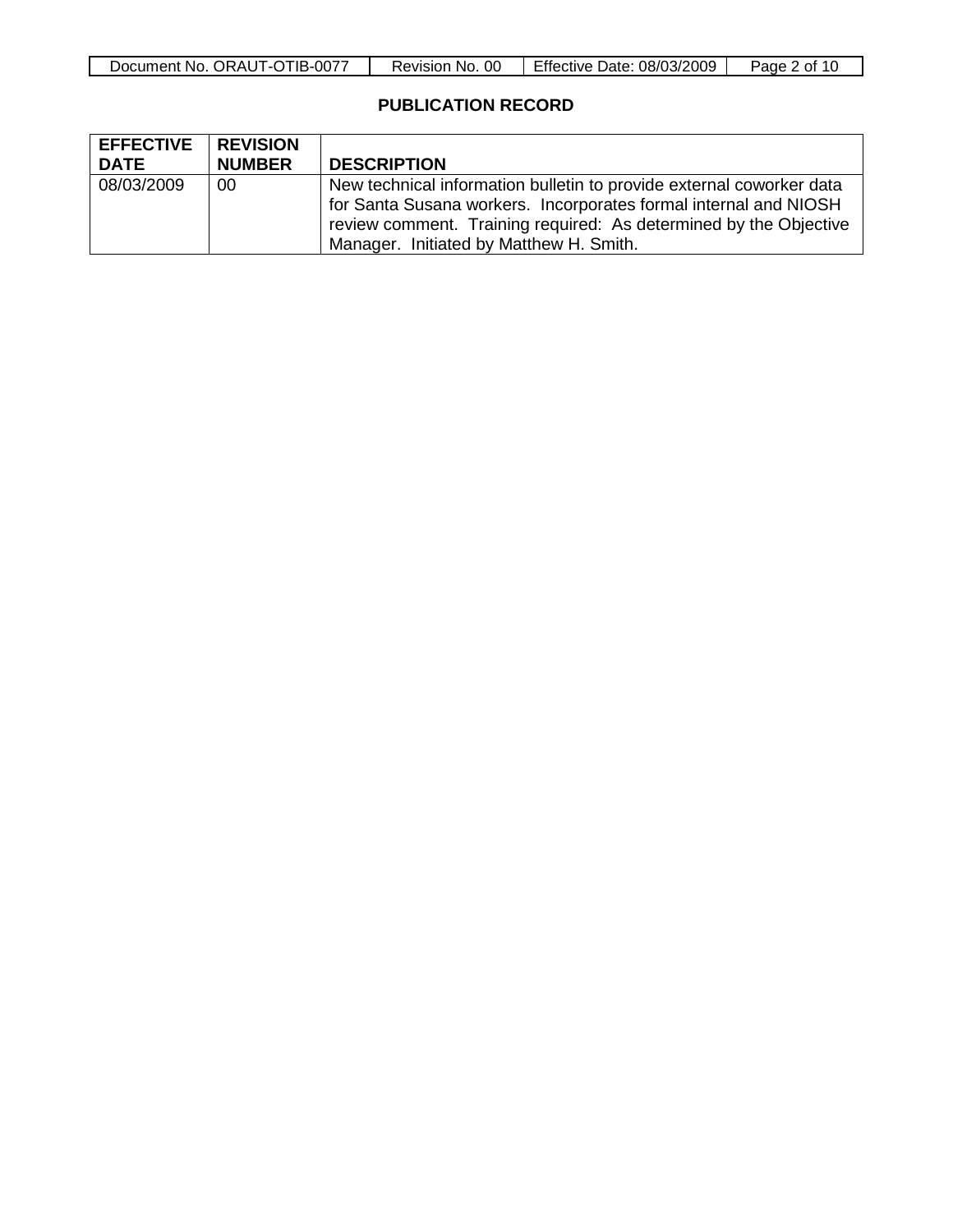| TIB-0077       | <sub>OC</sub> | <b>Effective</b> | Page |
|----------------|---------------|------------------|------|
| $\sim$ ORAUT-C | NO.           | 08/03/2009       | nt.  |
| Document No.   | Revision      | Date:            | 16   |

## **TABLE OF CONTENTS**

| <b>SECTION</b> | TITLE | <b>PAGE</b> |
|----------------|-------|-------------|
| 1.0            |       |             |
| 2.0            |       |             |
| 3.0            |       |             |
| 4.0            |       |             |
| 5.0            |       |             |
| 6.0            |       |             |
| 7.0            |       |             |
|                |       |             |

## **LIST OF TABLES**

| <b>TABLE</b> |                                                                              | <b>PAGE</b> |
|--------------|------------------------------------------------------------------------------|-------------|
|              |                                                                              |             |
|              |                                                                              |             |
|              | 3 Annual external coworker doses modified in accordance with ORAUT-OTIB-0052 |             |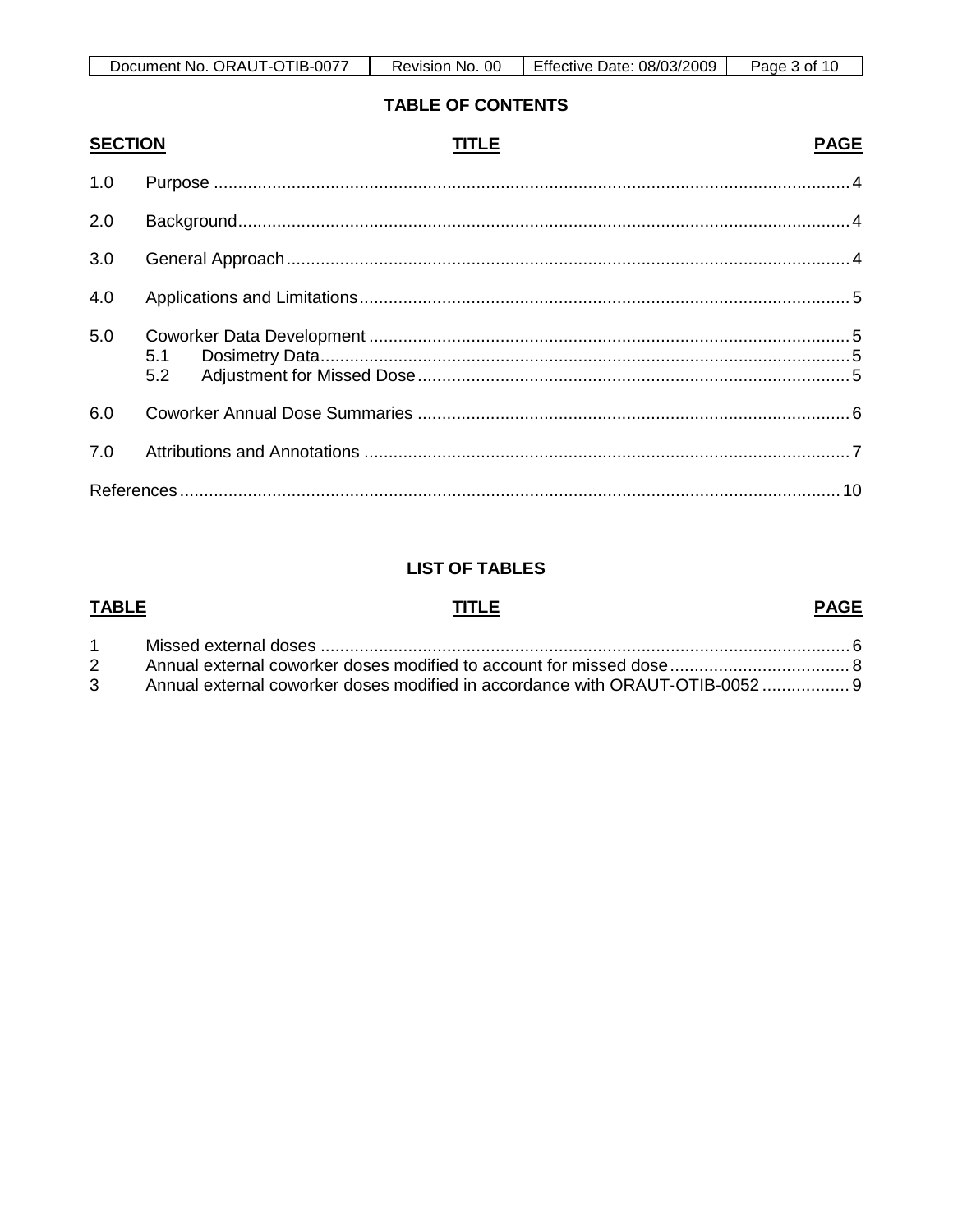| Document No. ORAUT-OTIB-0077 | Revision No. 00 | Effective Date: 08/03/2009 | Page 4 of 10 |
|------------------------------|-----------------|----------------------------|--------------|

#### **1.0 PURPOSE**

Technical information bulletins (TIBs) are not official determinations made by the National Institute for Occupational Safety and Health (NIOSH) but are rather general working documents that provide historic background information and guidance to assist in the preparation of dose reconstructions at particular sites or categories of sites. They will be revised in the event additional relevant information is obtained about the affected site(s). TIBs may be used to assist NIOSH staff in the completion of individual dose reconstructions.

In this document, the word "facility" is used as a general term for an area, building, or group of buildings that served a specific purpose at a site. It does not necessarily connote an "atomic weapons employer facility" or a "Department of Energy (DOE) facility" as defined in the Energy Employees Occupational Illness Compensation Program Act of 2000 [42 U.S.C. § 7384l(5) and (12)].

The purpose of this TIB is to provide information to allow dose reconstructors to assign doses that are based on site coworker data to workers who were employed at Area IV and associated sites and for whom there are no or limited monitoring data. For convenience, this TIB refers to these workers as Santa Susana Field Laboratory (SSFL) workers regardless of employment location and employer.

The data in this TIB should be used to assign doses for gaps in dosimetry records. The data are to be used in conjunction with ORAUT-OTIB-0020, *Use of Coworker Dosimetry Data for External Dose Assignment* (ORAUT 2008).

#### **2.0 BACKGROUND**

The Oak Ridge Associated Universities (ORAU) Team is conducting a series of coworker data studies to permit dose reconstructors to complete certain cases for which external or internal monitoring data are unavailable or incomplete. Cases that do not have complete monitoring data fall into one of several categories:

- The worker was unmonitored and, even by today's standards, did not need to be monitored (e.g., a nonradiological worker).
- The worker was unmonitored but, by today's standards, would have been monitored.
- The worker might have been monitored, but the data are not available to the dose reconstructor.
- Partial information is available, but it is insufficient to facilitate a dose reconstruction.

As described in ORAUT-OTIB-0020 (ORAUT 2008), some cases without complete monitoring data can be processed based on assumptions and methodologies that do not involve coworker data. For example, many cases in the first category can be processed by the assignment of ambient external and internal doses based on information in the relevant site technical basis documents.

#### **3.0 GENERAL APPROACH**

As described in ORAUT-OTIB-0020 (ORAUT 2008), the general approach to the development of coworker data for cases without external monitoring data is to assign either 50th- or 95th-percentile doses with the intent that the assigned doses represent, but do not underestimate, the doses that would have been assigned had the worker been monitored.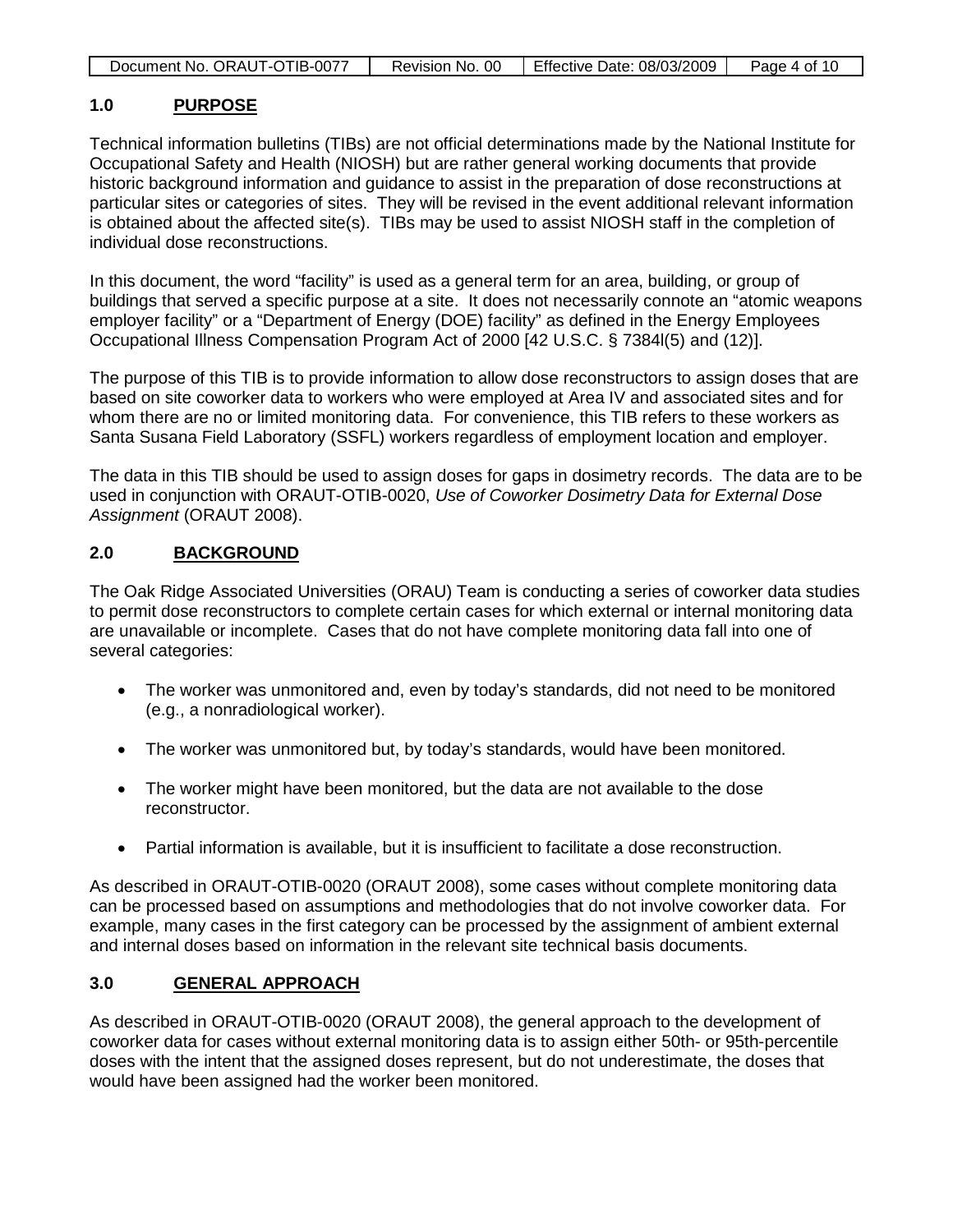|  | Document No. ORAUT-OTIB-0077 | Revision No. 00 | Effective Date: 08/03/2009 | Page 5 of 10 |
|--|------------------------------|-----------------|----------------------------|--------------|
|--|------------------------------|-----------------|----------------------------|--------------|

#### **4.0 APPLICATIONS AND LIMITATIONS**

Some SSFL workers could have worked at one or more other major sites in the DOE complex during their employment histories. Therefore, the data in this TIB must be used with caution to ensure that, for likely noncompensable cases, unmonitored external doses from multiple site employments have been overestimated. This typically requires the availability of the recorded doses or information for external coworker dosimetry data for all relevant sites.

The data in this TIB address penetrating gamma and neutron radiation.

External onsite ambient dose should be applied as specified in the latest revision of ORAUT-PROC-0060*, Occupational Onsite Ambient Dose Reconstruction for DOE Sites* (ORAUT 2006a) and ORAUT-TKBS-0038-4, *Area IV of the Santa Susana Field Laboratory, the Canoga Avenue Facility (Vanowen Building), the Downey Facility, and the De Soto Avenue Facility (sometimes referred to as Energy Technology Engineering Center [ETEC] or Atomics International) – Occupational Environmental Dose* (ORAUT 2007a).

#### **5.0 COWORKER DATA DEVELOPMENT**

### **5.1 DOSIMETRY DATA**

The SSFL data was manually entered into a database for an epidemiological study of workers at Rocketdyne (Atomics International) covering the period 1948 to 1999. Exposure information was compiled from the following sources: Rocketdyne radiation safety folders, NRC - REIRS, DOE-REMS, Landauer dosimetry, Individual facilities, the U.S. Army, and the U.S. Air Force. 6,675 workers were monitored for radiation exposure and of those 5,801 were included in the study. 350 workers who were employed for less than 6 months and 524 workers with insufficient identifying information were excluded from the study (Boice 2006). Also note that these data include results from workers who had duties at the Canoga, DeSoto, and Downey sites. The number of datapoints used for each year is shown in Tables 2 and 3.

The SSFL database contains dosimetry data for penetrating dose, which is a combination of gamma and fast neutron dose. Because it was difficult to separate statistically significant neutron dose from the penetrating dose, and because shallow dose data is not available in the database described above, the neutron dose component (which represented less than 5% of the total data points available) was left embedded with gamma dose, resulting in penetrating dose values that are favorable to claimants. An analysis of average neutron dose revealed that the average value for any individual year was bounded by the 95<sup>th</sup> percentile values for penetrating dose given in this OTIB.

## **5.2 ADJUSTMENT FOR MISSED DOSE**

According to OCAS-IG-001, *External Dose Reconstruction Implementation Guideline* (NIOSH 2007), missed doses are to be assigned for reported zero readings for each monitoring cycle to account for the possibility that doses were received but either not recorded by the dosimeter or not reported by the site. In addition, reported dose values of less than one-half the applicable minimum detection limits are to be assigned as missed dose. Annual maximum potential missed doses are calculated by multiplying the number of zero or unrecorded badge readings by the reported dosimeter limit of detection (LOD) and summing the results. These values are used as the 95th-percentile values of a lognormal distribution to calculate the probability of causation, which is determined by the U.S. Department of Labor. Therefore, in the Interactive RadioEpidemiological Program (IREP), Parameter 1 is equal to the calculated maximum annual missed doses multiplied by 0.5, and Parameter 2 is equal to 1.52. These values represent the geometric mean and geometric standard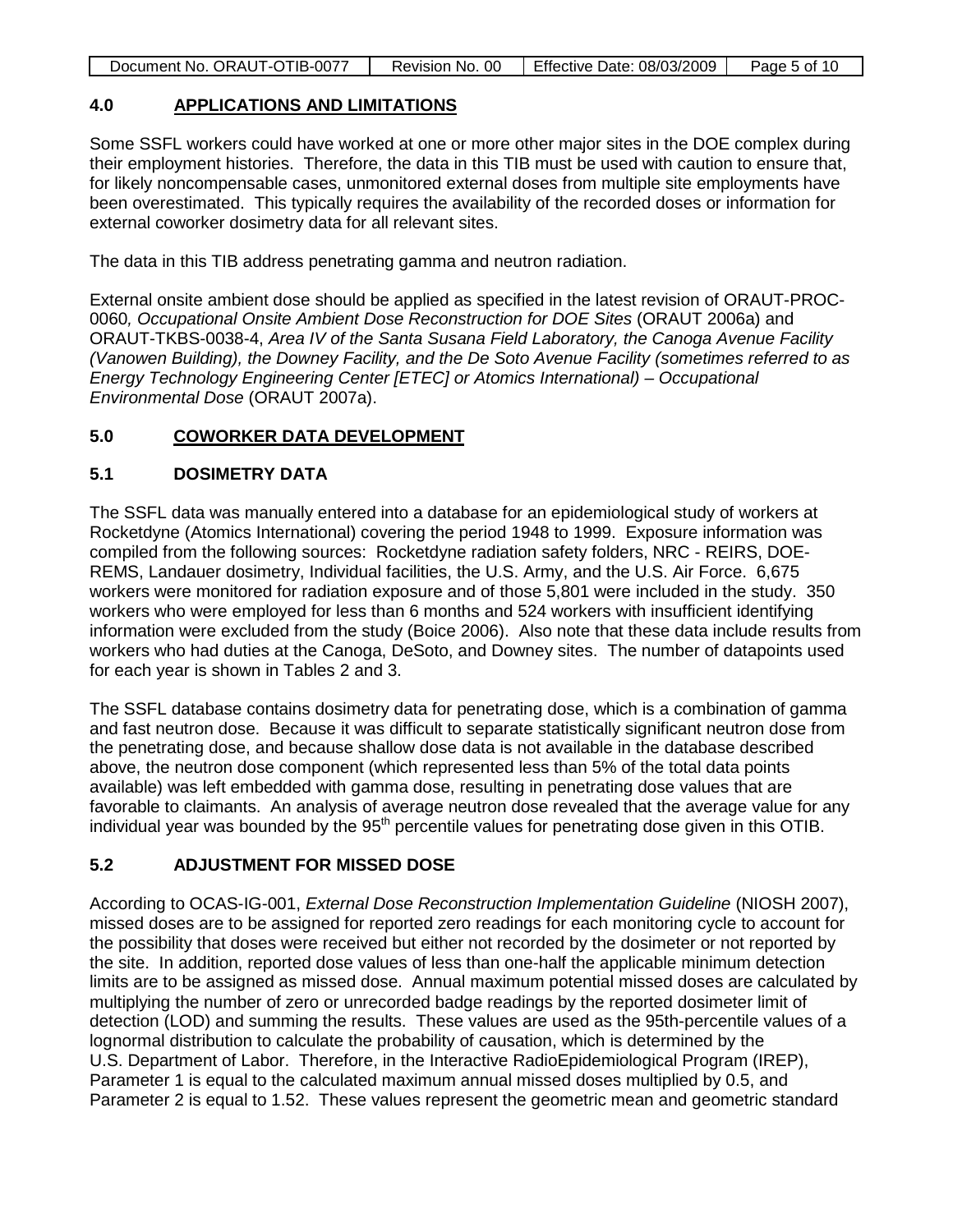|  | Document No. ORAUT-OTIB-0077 | Revision No. 00 | Effective Date: 08/03/2009 | Page 6 of 10 |
|--|------------------------------|-----------------|----------------------------|--------------|
|--|------------------------------|-----------------|----------------------------|--------------|

deviation, respectively, for each year of analysis. Table 1 lists the maximum annual missed dose by monitoring period.

| <b>Monitoring</b><br>period | Penetrating<br>LOD | <b>Exchange</b><br>frequency | <b>Maximum potential annual</b><br>missed penetrating dose |
|-----------------------------|--------------------|------------------------------|------------------------------------------------------------|
| 1948–1962                   | 0.04               | Weekly                       | 2.08                                                       |
| 1963-1979                   | 0.04               | Monthly                      | 0.480                                                      |
| 1980-present                | 0.01               | Quarterly                    | 0.040                                                      |

### Table 1. Missed external doses (rem).

#### **6.0 COWORKER ANNUAL DOSE SUMMARIES**

Based on the described information and approaches, SSFL coworker annual external dosimetry summaries were developed for use in the evaluation of external penetrating dose for certain workers who were potentially exposed to workplace radiation but for whom there is no or limited monitoring data from DOE. These summaries were developed using the following steps:

- Step 1. The reported penetrating dose was modified for each worker to account for partial years of employment. This permits the dose reconstructor to assign an appropriate prorated dose to account for partial years of employment or potential exposure.
- Step 2. One-half of the maximum potential annual missed doses in Table 1 were added to the reported annual doses from Step 1 (with the exception of reported positive doses, in which case the maximum missed dose was reduced by the dose that corresponded to one badge exchange because it is not possible that all individual badge results were zero if a positive annual dose was reported).
- Step 3. The 50th- and 95th-percentile annual coworker penetrating doses were derived from the doses from Step 2 by ranking the data into cumulative probability curves and extracting the 50th- and 95th-percentile doses for each year.
- Step 4. Table 2 lists the results of the coworker analysis. These percentile doses should be used for SSFL workers for whom there are no or limited monitoring data using the methodologies in Sections 5.0 and 6.0 of ORAUT-OTIB-0020 (ORAUT 2008). In general, the 50th-percentile dose can be used as a best estimate of a worker's dose when professional judgment indicates that the worker was probably exposed to intermittent low levels of external radiation. The 50th-percentile dose should generally not be used for workers who were routinely exposed. For routinely exposed workers (i.e., workers who were expected to have been monitored and routinely exposed), the 95th-percentile dose should be applied. However, other options are available through the guidance in ORAUT-OTIB-0020. For instance, for cases in which routine monitoring data exist and coworker dose is used to supplement missing quarters or years, the percentile dose should be the one that is consistent with the recorded doses unless there is reason to believe that the worker's job or location in that year differed significantly from the job or location during the years dose was recorded. For workers who are unlikely to have been exposed, external onsite ambient dose should be used rather than coworker doses.
- Step 5. Table 3 lists penetrating dose values (as described in the steps above) that have been adjusted using the guidance in Section 8.0 of ORAUT-OTIB-0052, *Parameters to Consider When Processing Claims for Construction Trade Workers* (ORAUT 2007b). This guidance is applicable for construction trade workers who meet the criteria in Section 3.0 of that TIB.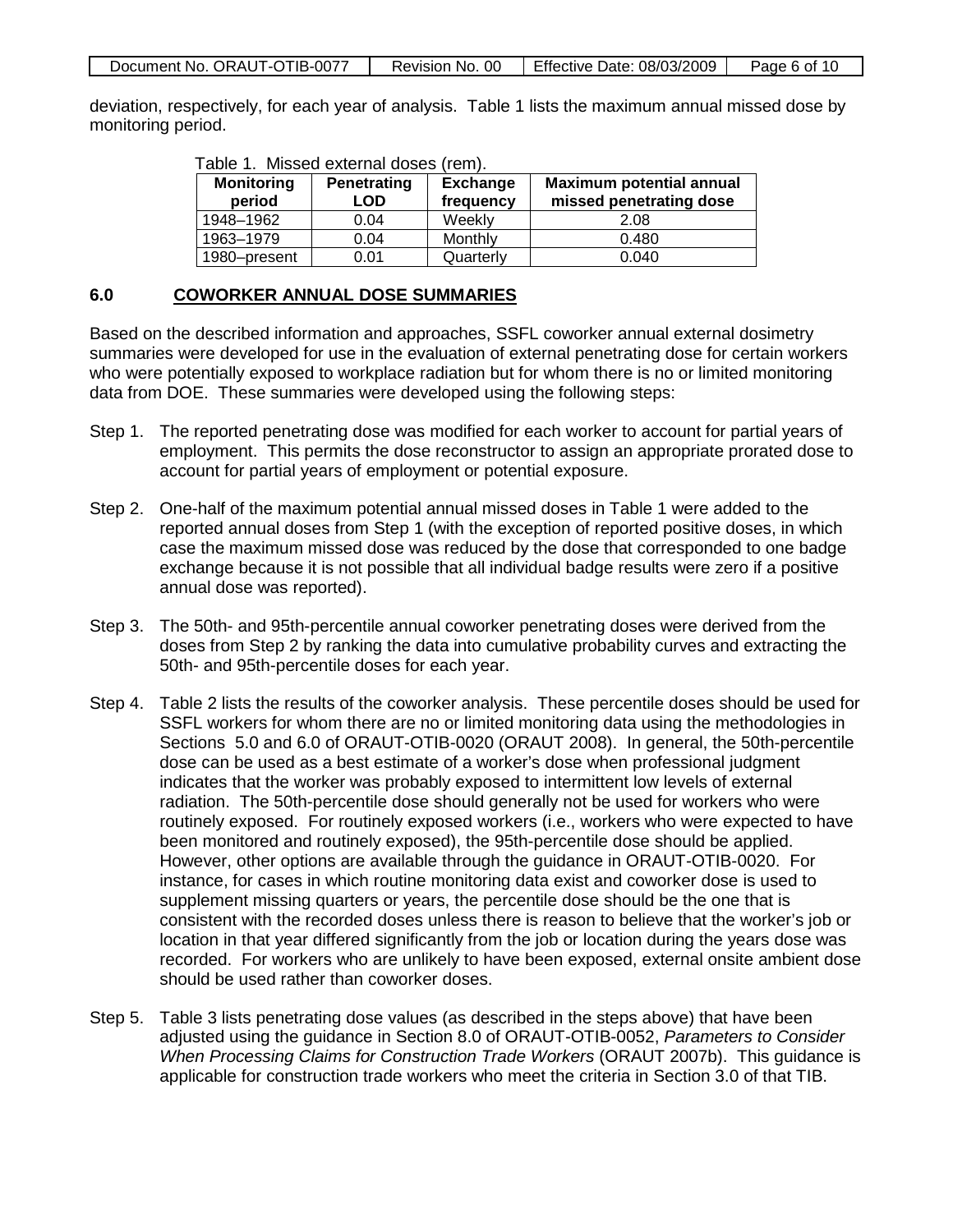| ٦Б<br>-0077-<br>ORAUT<br>Document No.<br>1 - U | 00<br>NO.<br>Revision | Effective<br>08/03/2009<br>Date: | Ωt<br>Page<br>10. |
|------------------------------------------------|-----------------------|----------------------------------|-------------------|

The data from Tables 2 and 3 should be used with the appropriate dose conversion factors and sitespecific correction factors as discussed in the external section of the site profile *Atomics International – Occupational External Dose* (ORAUT 2006b).

#### **7.0 ATTRIBUTIONS AND ANNOTATIONS**

All information requiring identification was addressed via references integrated into the reference section of this document.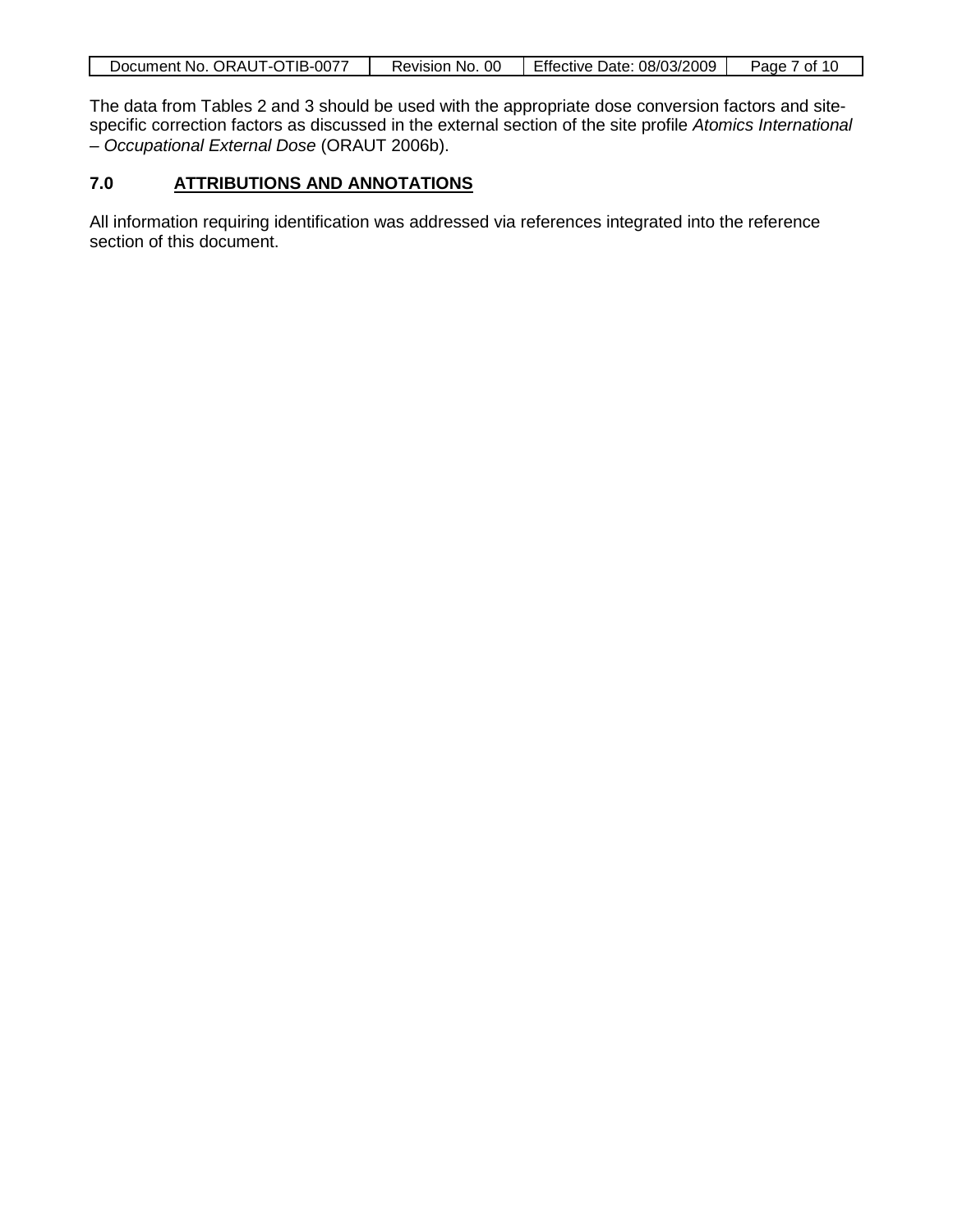Table 2. Annual external coworker doses modified to account for missed dose (mrem).

|      | <b>Penetrating</b> | <b>Penetrating</b> | <b>Number of</b>  |
|------|--------------------|--------------------|-------------------|
| Year | 95th percentile    | 50th percentile    | <b>Datapoints</b> |
| 1948 | 6,335              | 1,070              | 46                |
| 1949 | 4,261              | 1,140              | $\overline{74}$   |
| 1950 | 3,190              | 1,835              | $\overline{118}$  |
| 1951 | 3,124              | 1,084              | $\overline{224}$  |
| 1952 | 1,849              | 1,118              | 276               |
| 1953 | 2,037              | 1,125              | 298               |
| 1954 | 2,480              | 1,062              | $\overline{369}$  |
| 1955 | 3,269              | 1,057              | 435               |
| 1956 | 2,211              | 1,073              | 374               |
| 1957 | 1,890              | 1,077              | 621               |
| 1958 | 3,116              | 1,032              | 797               |
| 1959 | 2,523              | 1,035              | 1031              |
| 1960 | 2,775              | 1,065              | 1412              |
| 1961 | 2,229              | 1,080              | 1447              |
| 1962 | 2,544              | 1,440              | 1983              |
| 1963 | 970                | 270                | 2063              |
| 1964 | 1,710              | 280                | 1905              |
| 1965 | 1,875              | $\overline{360}$   | 1554              |
| 1966 | 1,286              | 240                | 1023              |
| 1967 | 860                | $\overline{230}$   | 938               |
| 1968 | 886                | 225                | 813               |
| 1969 | 848                | $\frac{1}{240}$    | 744               |
| 1970 | 1,938              | 240                | $\overline{717}$  |
| 1971 | $\overline{718}$   | 240                | 615               |
| 1972 | 807                | 240                | 504               |
| 1973 | 640                | 230                | $\overline{519}$  |
| 1974 | 670                | $\frac{1}{240}$    | $\overline{522}$  |
| 1975 | 676                | 240                | 609               |
| 1976 | 850                | $\overline{230}$   | $\overline{717}$  |
| 1977 | 1,015              | 235                | $\overline{748}$  |
| 1978 | 1,038              | $\frac{1}{240}$    | 843               |
| 1979 | 823                | 240                | 827               |
| 1980 | 290                | $\overline{35}$    | 811               |
| 1981 | 293                | $\overline{35}$    | 847               |
| 1982 | 847                | $\overline{35}$    | 864               |
| 1983 | 1,325              | $\overline{25}$    | 781               |
| 1984 | 445                | 25                 | 701               |
| 1985 | $\overline{915}$   | 20                 | 639               |
| 1986 | 338                | 20                 | 639               |
| 1987 | 318                | 20                 | $\overline{572}$  |
| 1988 | $\overline{218}$   | 20                 | 588               |
| 1989 | 794                | 20                 | 584               |
| 1990 | 422                | 20                 | 502               |
| 1991 | $\overline{573}$   | 20                 | 437               |
| 1992 | 100                | 20                 | 914               |
| 1993 | 75                 | 20                 | 928               |
| 1994 | $\overline{55}$    | 20                 | 926               |
| 1995 | 45                 | 20                 | 891               |
| 1996 | 54                 | 20                 | 883               |
| 1997 | 95                 | 20                 | 891               |
| 1998 | 35                 | 20                 | 896               |
| 1999 | 28                 | 20                 | 889               |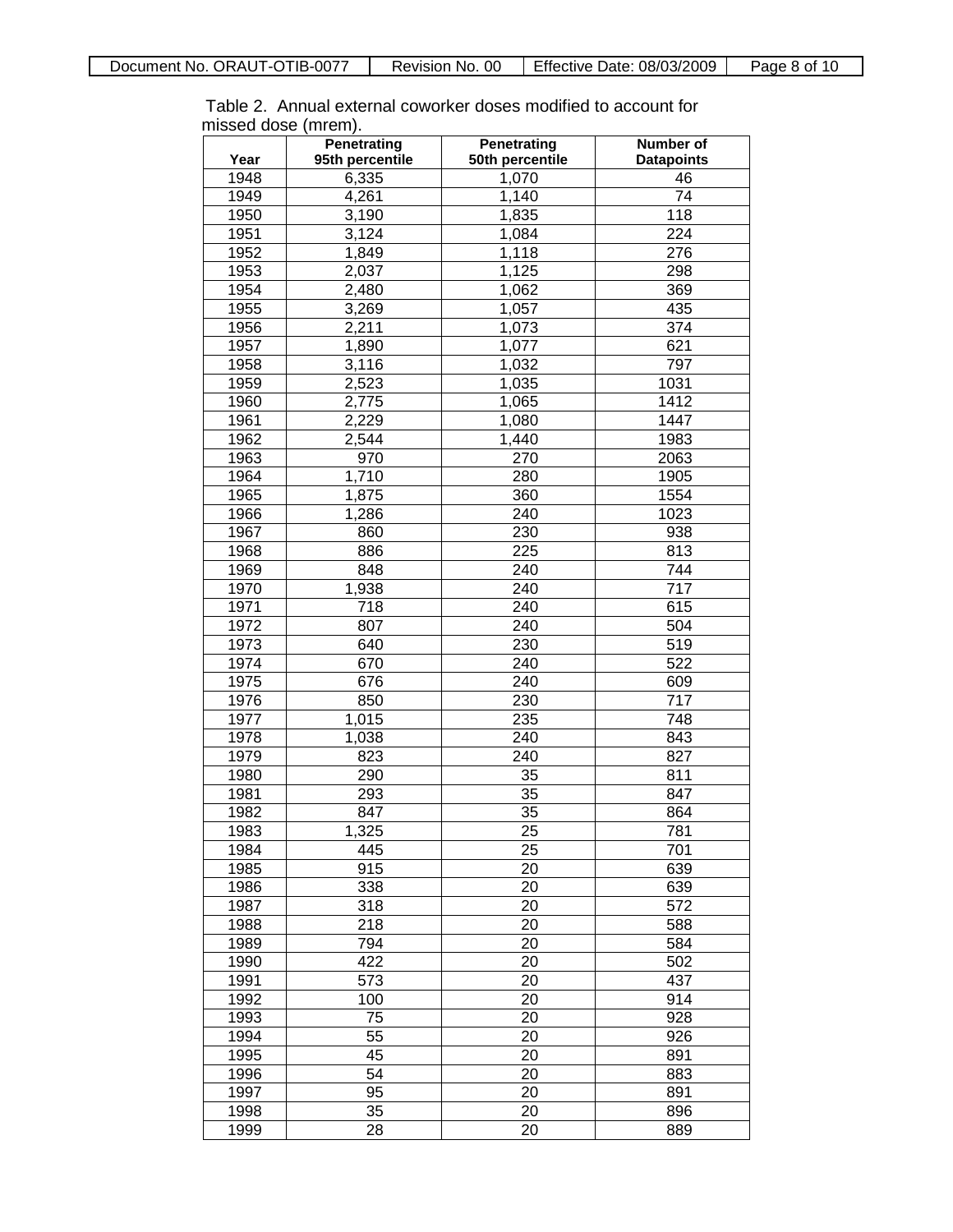| Table 3. Annual external coworker doses modified in accordance with ORAUT-OTIB- |
|---------------------------------------------------------------------------------|
| 0052 (mrem) (ORAUT 2007b).                                                      |

|      | <b>Penetrating</b> | <b>Penetrating</b> | <b>Number of</b>  |
|------|--------------------|--------------------|-------------------|
| Year | 95th percentile    | 50th percentile    | <b>Datapoints</b> |
| 1948 | 8,461              | 1,090              | 46                |
| 1949 | 5,557              | 1,188              | 74                |
| 1950 | 4,057              | 2,161              | $\overline{118}$  |
| 1951 | 3,965              | 1,109              | 224               |
| 1952 | 2,181              | 1,157              | 276               |
| 1953 | 2,444              | 1,167              | 298               |
| 1954 | 3,064              | 1,079              | 369               |
| 1955 | 4,169              | 1,072              | 435               |
| 1956 | 2,687              | 1,094              | 374               |
| 1957 | 2,238              | 1,100              | 621               |
| 1958 | 3,954              | 1,037              | 797               |
| 1959 | 3,124              | 1,041              | 1031              |
| 1960 | 3,477              | 1,083              | 1412              |
| 1961 | 2,712              | 1,104              | 1447              |
| 1962 | 3,153              | 1,608              | 1983              |
| 1963 | 1,270              | 290                | 2063              |
| 1964 | 2,306              | 304                | 1905              |
| 1965 | 2,537              | 416                | 1554              |
| 1966 | 1,712              | 248                | 1023              |
| 1967 | 1,116              | 234                | 938               |
| 1968 | 1,152              | $\overline{227}$   | 813               |
| 1969 | 1,099              | 248                | 744               |
| 1970 | 2,625              | 240                | 717               |
| 1971 | 917                | 248                | 615               |
| 1972 | 1,042              | 240                | 504               |
| 1973 | 808                | 234                | 519               |
| 1974 | 849                | 240                | 522               |
| 1975 | 858                | 240                | 609               |
| 1976 | 1,102              | 234                | 717               |
| 1977 | 1,332              | 241                | 748               |
| 1978 | 1,365              | 248                | 843               |
| 1979 | 1,064              | 248                | 827               |
| 1980 | 400                | 43                 | 811               |
| 1981 | 404                | 43                 | 847               |
| 1982 | 1,180              | 43                 | 864               |
| 1983 | 1,849              | $\overline{29}$    | 781               |
| 1984 | 617                | 29                 | 701               |
| 1985 | 1,275              | 20                 | 639               |
| 1986 | 467                | 20                 | 639               |
| 1987 | 440                | 20                 | 572               |
| 1988 | 299                | 20                 | 588               |
| 1989 | 1,105              | 20                 | 584               |
| 1990 | 585                | 20                 | 502               |
| 1991 | 796                | 20                 | 437               |
| 1992 | 135                | 20                 | 914               |
| 1993 | 99                 | 20                 | 928               |
| 1994 | 71                 | 20                 | 926               |
| 1995 | 57                 | 20                 | 891               |
| 1996 | 70                 | 20                 | 883               |
| 1997 | 127                | 20                 | 891               |
| 1998 | 43                 | 20                 | 896               |
| 1999 | 33                 | 20                 | 889               |